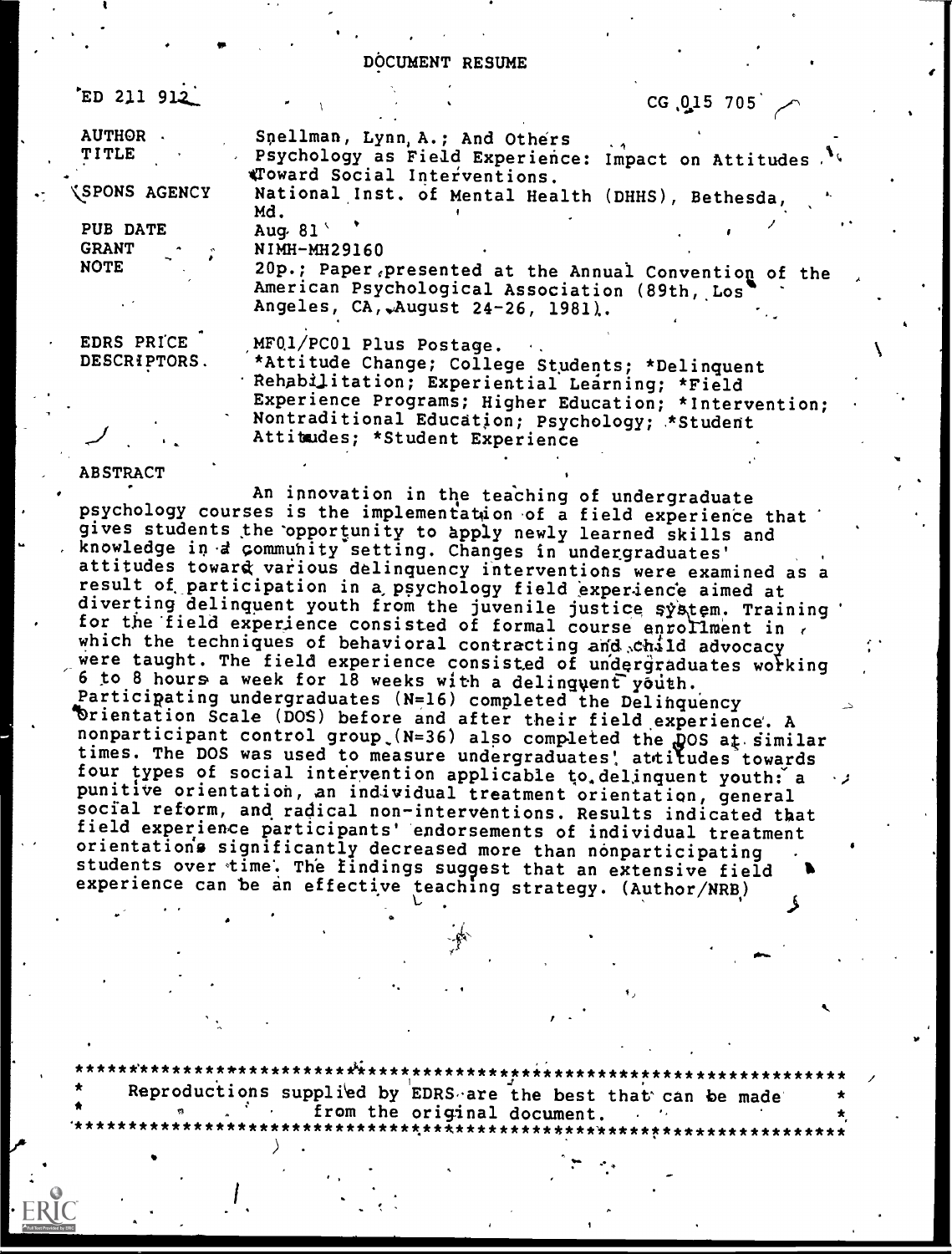Psýchology as Field Experience: Impact on Attitudes Toward Social Interventions Lynn A. Snellman, Robin Redner John S. McVeigh and William S. Davidson II<sup>+</sup> Michigan State University

**U.S. DEPARTMENT OF EDUCATION** NATIONAL INSTITUTE OF EDUCATION EDUCATIONAL RESOURCES INFORMATION CENTER (ERIC)

10211912

015

.<br>ပိ

This document has been reproduced as received from the person or organization onginating it.

Minor changes have been made to improve reproduction quality

Points of view or opinions stated in this docu ment do not necessarily represent official NIE position os policit

"PERMISSION TO REPRODUCE THIS MATERIAL HAS BEEN GRANTED BY

TO THE EDUCATIONAL RESOURCES INFORMATION CENTER (ERIC)."

This work was completed under a grant from the National Institutes of<br>Mental Health, Center for the Studies of Crime and Delinquency, Grant #MH29160. This paper was presented at a poster session at the American Psychological Association convention, Los Angeles, 1981.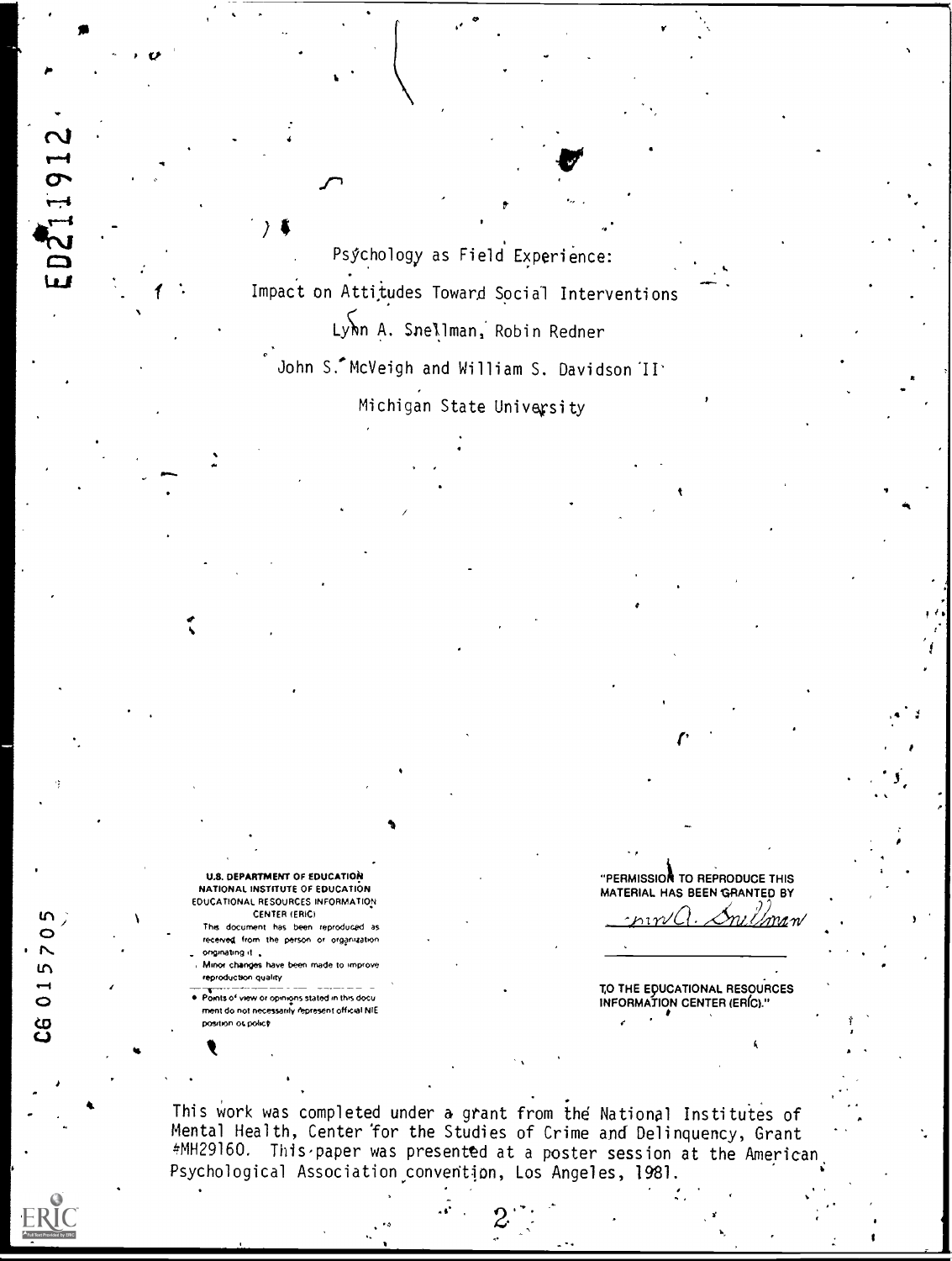Psychology as Field Experience: . Impact on Attitudes Towards Social Interventions Alb

 $\mathbf{Y} = \{x_1, x_2, \ldots, x_n\}$ The recent thrust towards innovations in the teaching of undergraduate psychology courses is most likely the result of two factors: ever-increasing enrollments in psychology (Maier, 1971) and strong pressure for psychology course experience to become more directly linked to "real world" experience  $\,$  .  $(Baskin, 1967)$ . One way of responding to both of these concerns is to implement a field experience for psychology students which gives them a chance to apply newly learned skills and knowledge in a community setting<sub>og</sub>and thus allows for a more intense and active experience than would be provided by a classroom lecture format. In additign, this field-experiede may utilize resources reagily available in the community and contribute reed power to those community systems. For these reasons, the field experiment and is gaining wide acceptance as an alternative teaching strategy in pottor ogy departments (Kulik, 1973).

One of the more obvious ways of implementing a field experience would be to utilize undergraduates as nonprofessionals in human service settings (Klein  $^{\circ}$  & Zax, 1965).  $\phi$ revious research has shown that nonprofessionals are at least as effective  $\cancel{a}$ s professionals with certain populations (Durlak, 1979) and that 'the nonprofessional helper is often affected positively by the experience (Rappaport, 1977). The present research examined effects of a field experience on underg $\neq$ aduate students who participated in a program aimed at diverting delinquent youth from the juvenile justice system (Davidson, 1976; Seidman, Rappapo $\mu$ t, Davidson, & Linney, in press). Involvement in this program consisted  $\ddot{\phantom{a}}$ of a three-term course commitment, during which undergraduates received an inten ive eight-week training program which prepared them for individual contact.  $(8-10)^{\frac{1}{2}}$  hours/week) with a delinquent buth over an 18-week period.

The potential effectiveness of the diversion program; with regard to re- $\frac{1}{2}$ ducing delinquency, is based'on diversion from the legal system combined with

3

J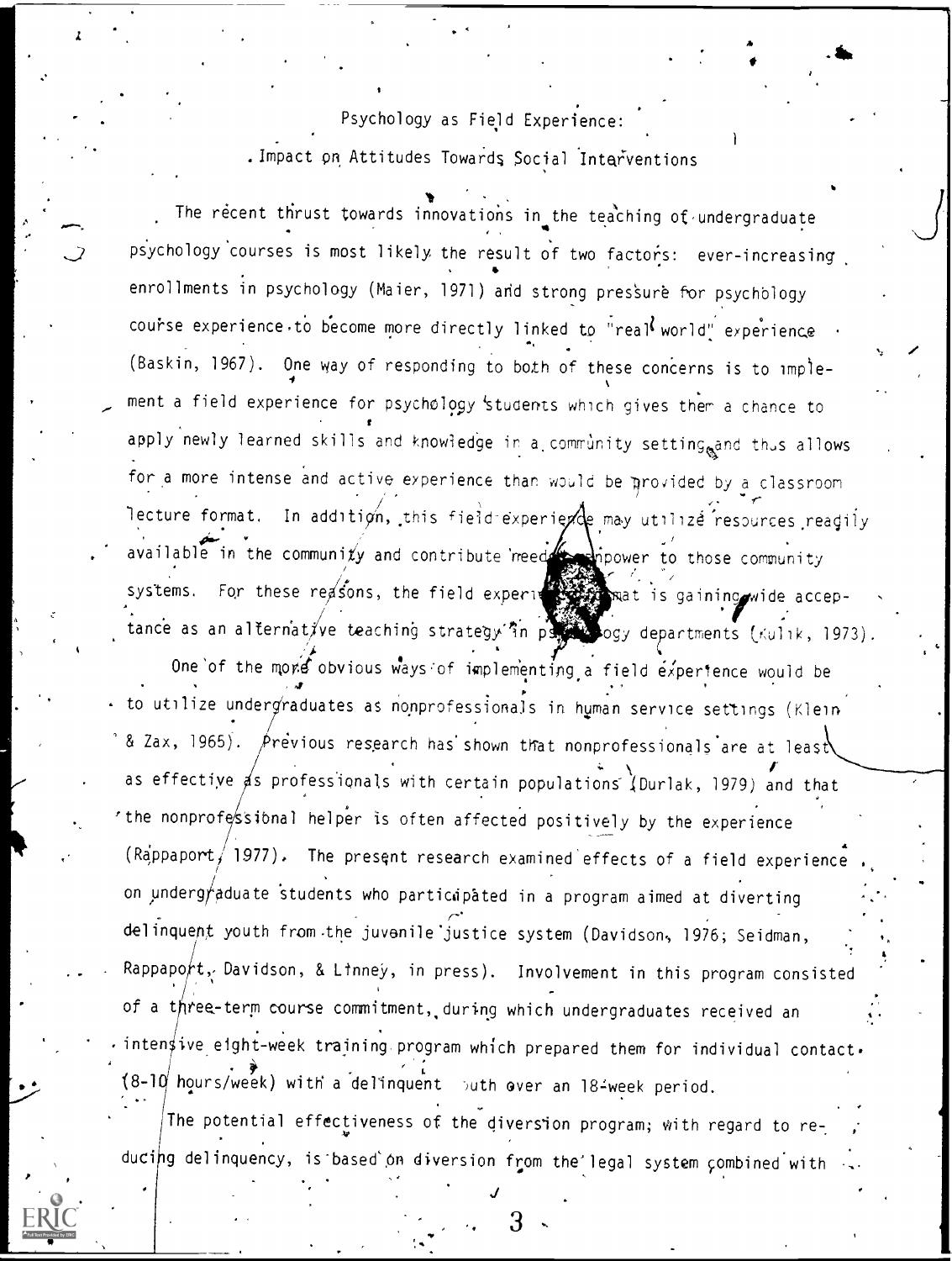a treatment program emphasizing behavioral techniques and an environmental resources approach. These approaches have proven to be more effective tech-' niques when working with delinquent populatiohs.than traditional methods arising from the medical model (Tharp & Wetzel, 1969), individual psychotherapeutic per-' spectives (Levitt, 1971) or a punitive orientation. Therefore, participating undergraduates were trained in the specific techniques of behavioral contracting<sup>\*</sup> and child advocacy.

 $\bullet$   $\bullet$ 

 $z \sim$ 

The present study examined the effects of a field experience on undergraduate attitudes towards various types of intervention  $\omega$  th delinquent youth: It was predicted that undergraduates participating in the field,experience would show decreases over time in their endorsement of punishment and individualized psychotherapy, while they would show-increases over time in their endorsements. of the principles of economic and political social reform and non-intervention 4a with delinquent youth. It was expected that nonparticipating undergraduates' attitudes towards these interventiory styles would remain constant over time. If the field experience process (i.e. training in specific intervention  $\pi$  echniques and interaction with a delinquent youth) can promote positive attitudes. in accord with training, that the effectiveness of the field exparience as a mechanism for teaching will nave been demonstrated.

# METHOD

# Subjects

tation meetings designed to clarify the purpose and requirements of the course  $\rightarrow$ Interested undergraduates were recruited-and required,to attend two orienfield experience. As part of these meetings, they completed six personality and attitude measures as well as contracts indicating their interest in; and commitment to, participation in the field experience course. The majority of these students were juniors and seniors planning a career in a human service field or a graduate education in a related discipline. 'Psychology and criminal,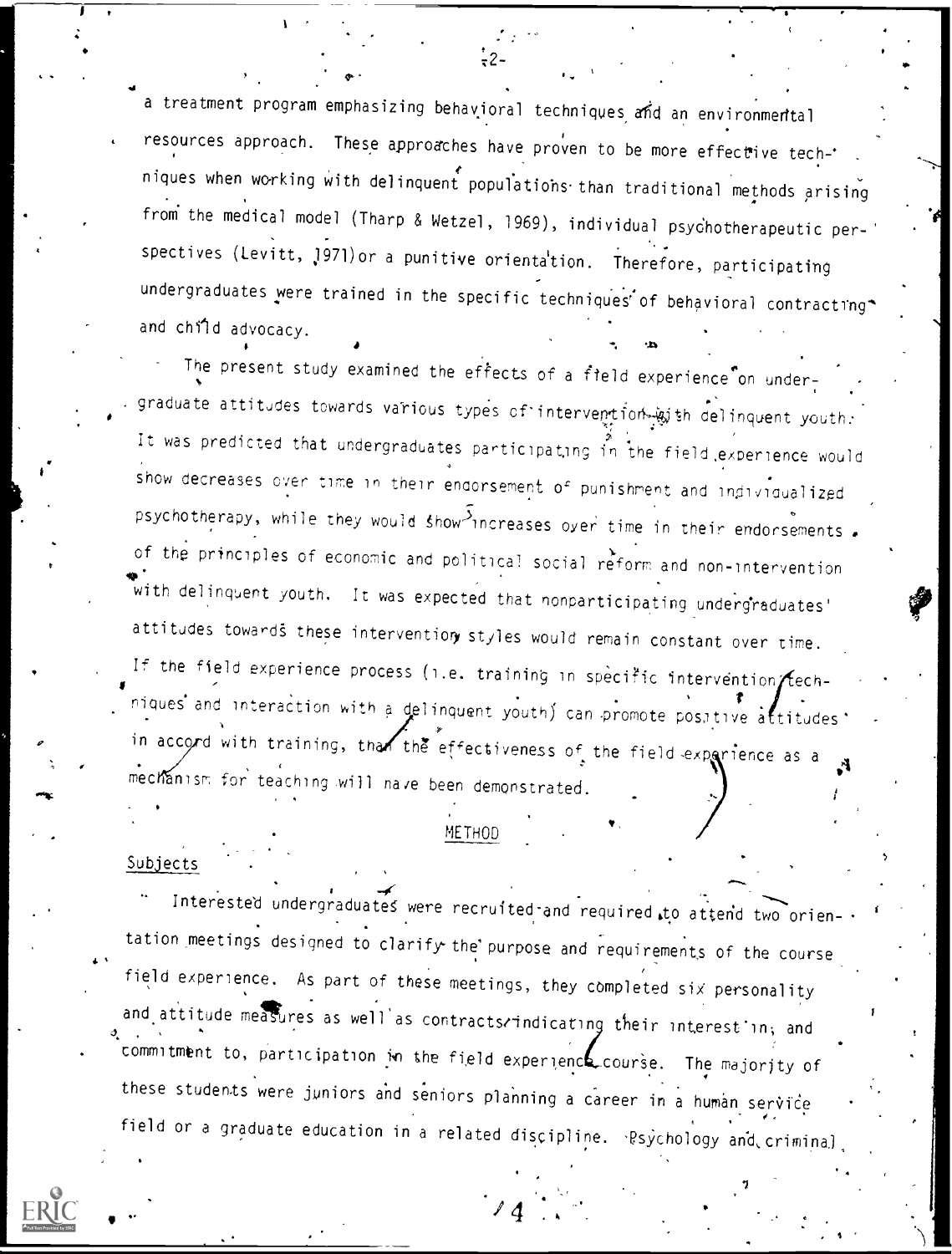justice majors comprised 90% of these students .and the remaining 10% were majors in other social sciences. Once the undergraduates had completed the requirements for admission to the course, they were randomly selected to participate in the field experience (n=16) or comprise a nonparticipant control  $\qquad \, .$  $group (n=36)$ ..

 $-3\frac{1}{4}$ 

# Target Population

42 and 200

A youth was eligible for referral to this project if he/ane had (1) a court petition filed against them by police; school, parents or others;  $(2)$  the court accepted the petition; and (3) during the inquiry and preliminary hearing-the. youth admitted to the charges presented against them., This project did not  $*$ accept youth who were involved in only a single minor offense or who  $\tilde{w}\tilde{b}$ uld nave otherwise been dismissed by the court.

# Independent Variable: Field Experience

Iraining. Undergraduates in the experimental group were enrolled in a formal three-term psychology course which consisted of one term of training in the intervention techniques (approximately 8 weeks) and two terms of individualized contact with a delinquent youth (approximately 18 weeks). Training centered around a specifically designed manual covering a behavioral conception of human behavior and delinquency, an environmental resources conception of human behavior and delinquency, and the rationale for a multi-level intervention which addressed all areas of the youth's life (i.e., family, school, job, and free  $\cdot$ time). The manual also covered specifics such as: assessment as a prelude to intervention; assessment in practice; initiation of an intervention; and termination of contact with the youth.

During training, weekly class sessions involved extensive discussion of concepts and practices which required that students master the appropriate section of the training manual and assigned readings. Degree of mastery of the material was monitored by weekly oral and written essay questions. In addition, role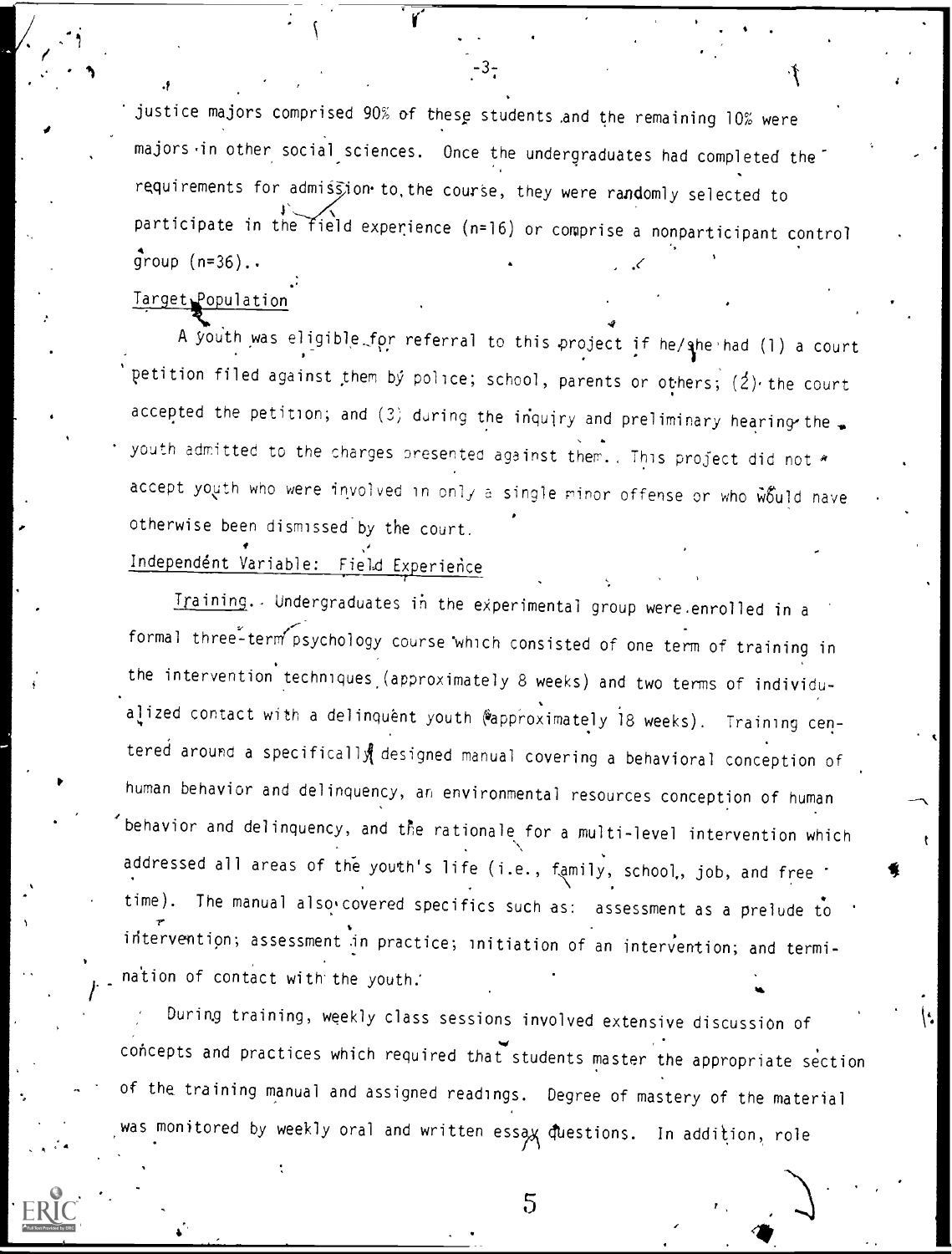To facilitate administration, analysis, and interpretation; the origin $\{ \}$ '121 item questionnaire was reduced to 41 items based on endorsement frequenty and a rational and empirical scaling procedure (i.e., principal components' factor analysis). This procedure yielded four subscales consisting of items corresponding to the major four Schur intervention orientations. y

 $\mathbf{r}$  , and  $\mathbf{r}$  , and  $\mathbf{r}$ 

Next, an evaluation for convergent and discriminant validity was complet&d to ensure maximum homogeneity of each of the four subscales. Any item which correlated higher with a subscale other than its own was eliminated from the ques- $\mathbf{r}$ ti&nnaire.

Alphas, indicating the degree of internal consistency within each subscale t were computed and revealed an ample degree of inter-item reliability: punitive subscale, alpha = .79; treatment subscale, alpha = .81; social reform subscale, alpha =  $.75$ ; and radical non-intervention subscale, alpha =  $.72$ .

Finally, all remaining items were factor analyzed utilizing a principal components solution with a varimax rotation. Again, this analysis confirmed the existence of four orthogonal subscales (punitive, individual treatment, social reform,'radical non-intervention), resulting in the final questionnaire  $\bullet$  and  $\bullet$ (see Appendix  $A$ ).

# Procedure

.

. .

\*4 Prior to selection for participation in the field experience, all under-  $\bullet$  . The contract of  $\bullet$ graduates were administered the DOS along with several other personality measures at the required introductory group meetings. Undergraduates were then randomly assigned to the experimental (n=16) or control group (n=36). The control group consisted of those who were not selected for program participation and had no further cont $\frac{d}{dt}$  with the program during the school year. At the end of the third school term, control students were recontacted and offered \$12.00 to complete a series of measures which included the DOS. Experimentals were also administered the DOS at this time.



A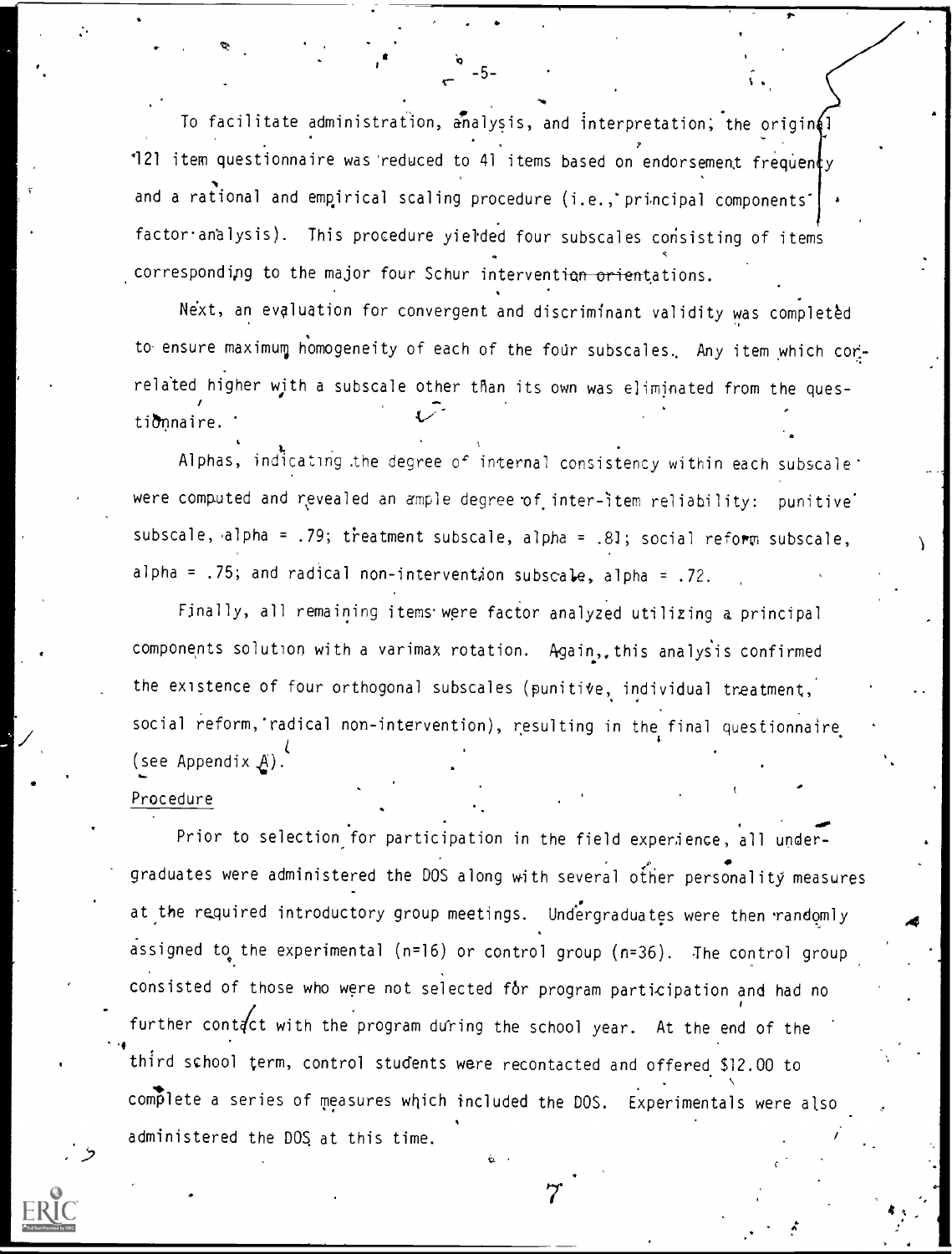To facilitate administration, analysis, and interpretation; the original 7 '121 item questionnaire was reduced to 41 items based on endorsement frequen¢y and a rational and empirical scaling procedure (i.e., principal components' factor analysis). This procedure yielded four subscales consisting of items corresponding to the major four Schur intervention orientations.

-5-

Next, an evaluation for convergent and discriminant validity was completed to ensure maximum homogeneity of each of the four subscales. Any item which correlated higher with a subscale other than its own was eliminated from the questionnaire.

Alphas, indicating the degree of internal consistency within each subscale ' were computed and revealed an ample degree of inter-item reliability: punitive' subscale, alpha = .79; treatment subscale, alpha = .81; social reform subscale, alpha =  $.75$ ; and radical non-intervention subscale, alpha =  $.72$ .

Finally, all remaining items were factor analyzed utilizing a principal components solution with a varimax rotation. Again, this analysis confirmed the existence of four orthogonal subscales (punitive, individual treatment, social reform, radical non-intervention), resulting in the final questionnaire. (see Appendix $A$ ).

# Procedure

'4 Prior to selection for participation in the field experience, all undergraduates were administered the DOS along with several other personality measures at the required introductory group meetings. Undergraduates were then randomly assigned to the experimental ( $n=16$ ) or control group ( $n=36$ ). The control group consisted of those who were not selected for program participation and had no further cont $\frac{d}{dt}$  with the program during the school year. At the end of the third school term, control students were recontacted and offered \$12.00 to complete a series of measures which included the DOS. Experimentals were also administered the DOS, at this time.

7

 $\lambda$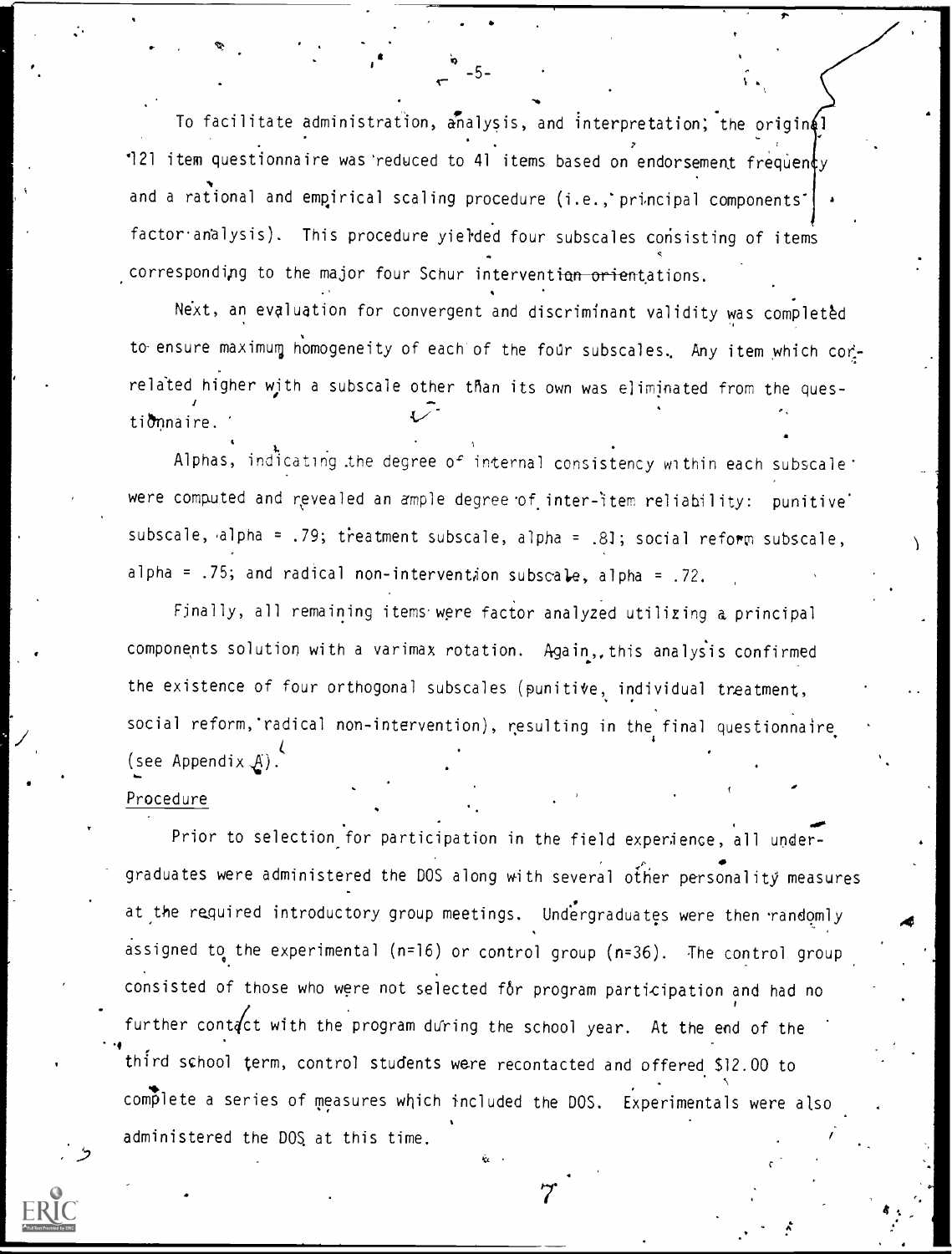comparisons were not significant. Thus, the significant 'Condition by Time interaction appears to be the result of a decrease over time by the experimental group in their endorsements of individual treatment while the control group remained constant in their degree of endorsement.

# Social Reform Subscale

 $\mathbf{S}$ ,  $\mathbf{S}$ ,  $\mathbf{S}$ ,  $\mathbf{S}$ ,  $\mathbf{S}$ ,  $\mathbf{S}$ ,  $\mathbf{S}$ ,  $\mathbf{S}$ ,  $\mathbf{S}$ ,  $\mathbf{S}$ ,  $\mathbf{S}$ ,  $\mathbf{S}$ ,  $\mathbf{S}$ ,  $\mathbf{S}$ ,  $\mathbf{S}$ ,  $\mathbf{S}$ ,  $\mathbf{S}$ ,  $\mathbf{S}$ ,  $\mathbf{S}$ ,  $\mathbf{S}$ ,  $\mathbf{S}$ ,  $\mathbf{S}$ ,

Results indicated no significant main effects or interactions. 'See Table 3 for means, F'ratios., and probabilities.

# Radical Non-intervention Subscale

Results indicated a main effect for cordition which approached significance F (1,50) = p-.06, 'such that the experimental 'group more strongly endorsed  $\frac{1}{2}$ 9)  $\frac{1}{2}$ radical non-intervention principles than the control group. There was a signifi-  $\frac{1}{2}$ cant main effect for Time,  $F(1,50) = 4.70$ ,  $p < 0.05$ , such that the experimental the contract of the contract of the contract of the contract of the contract of the contract of the contract of the contract of the contract of the contract of the contract of the contract of the contract of the contract o and control groups increased their endorsements of these principles over time. However, Scneffe tests to examine differences between pre and post measures were not significant.

# Discussion

It was predicted that undergraduates participating in the field' experience would show decreases in the degree of their endorsements of punitive and individualized psychotherdpeutic interventions with delinquent youths: Results showed that participating undergraduates decreased their endorsements of psychotherapeutic interventions over time while nonparticipating undergraduates did not. - Thus, the field experience was successful in achieving its goal of disuading 'undergraduates of the usefulness of this technique with delinquent youth. However, participating undergraduates did not significantly decrease the strength of their endorsements over time of punitive techniques in intervening with delinquent youth. Interestingly, participating undergraduates were sig- $\hat{n}$ ificantly less strong in their punit (ve endorsements than nonparticipating  $\hat{n}$ undergraduates at the end of the field experience. Thus, the field experience

-7-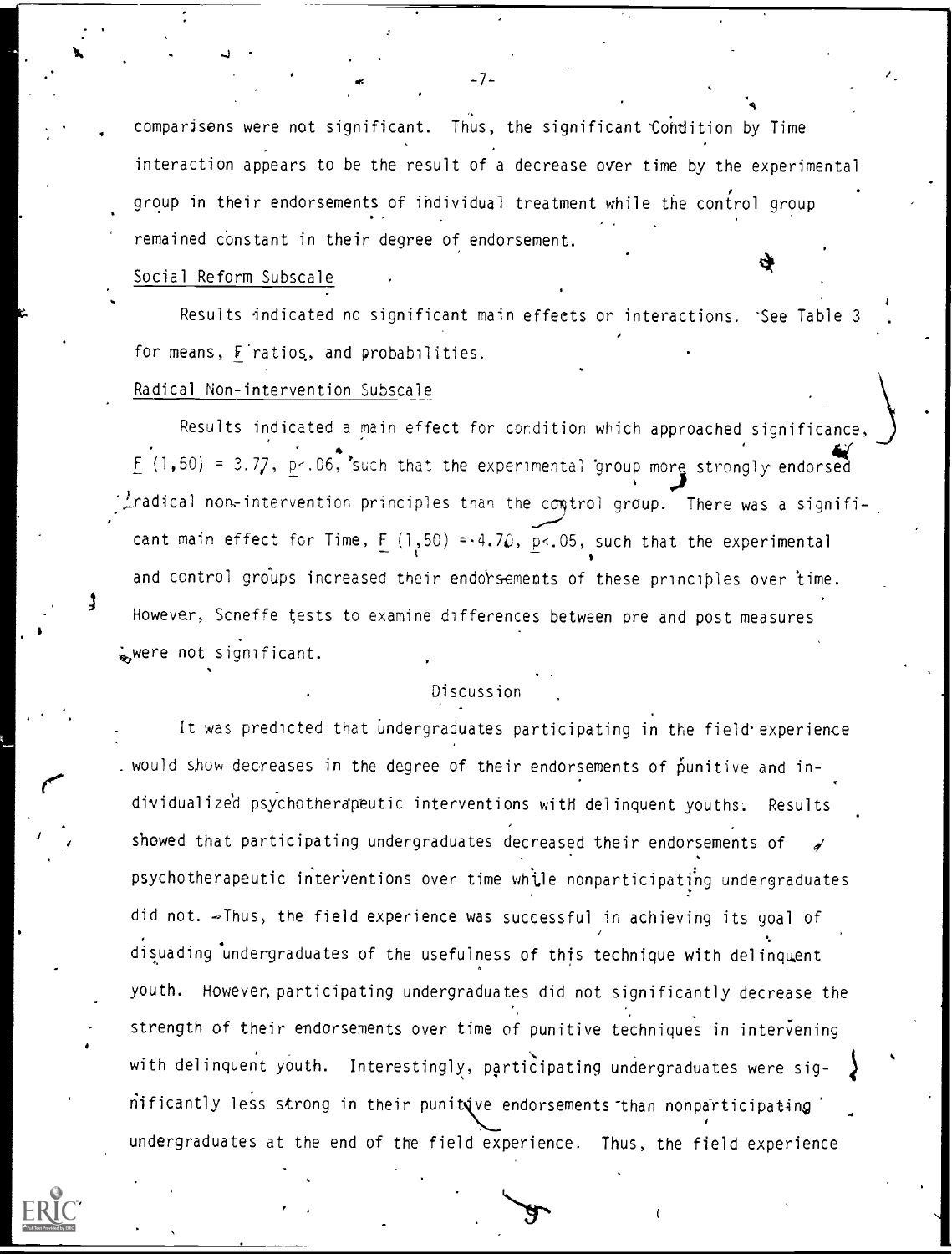comparisens were not significant. Thus, the significant Condition by Time interaction appears to be the result of a decrease over time by the experimental group in their endorsements of individual treatment while the control group remained constant in their degree of endorsement.

# Social Reform Subscale

 $\overline{J}$   $\overline{J}$   $\overline{J}$   $\overline{J}$   $\overline{J}$   $\overline{J}$   $\overline{J}$   $\overline{J}$   $\overline{J}$   $\overline{J}$   $\overline{J}$   $\overline{J}$   $\overline{J}$   $\overline{J}$   $\overline{J}$   $\overline{J}$   $\overline{J}$   $\overline{J}$   $\overline{J}$   $\overline{J}$   $\overline{J}$   $\overline{J}$   $\overline{J}$   $\overline{J}$   $\overline{$ 

Results indicated no significant main effects or interactions. 'See Table 3 for means, F'ratios., and probabilities.

# Radical Non-intervention Subscale

Results indicated a main effect for condition which approached significance,  $F (1, 50) = 3.77$ , p<.06, such that the experimental group more strongly endorsed  $L$ radical non-intervention principles than the control group. There was a signifi-  $\Delta$ . cant main effect for Time,  $F (1,50) = 4.70$ ,  $p < 0.05$ , such that the experimental  $\blacksquare$ and control groups increased their endorsements of these principles over time. However, Scneffe tests to examine differences between pre and post measures were not significant.

# Discussion

It was predicted that undergraduates participating in the field experience . would show decreases in the degree of their endorsements of  $\mathring{\mathsf{p}}$ unitive and individualize'd psychotherdpeutic interventions with delinquent youths: Results showed that participating undergraduates decreased their endorsements of psychotherapeutic interventions over time while nonparticipating undergraduates did not. Thus, the field experience was successful in achieving its goal of disuading undergraduates of the usefulness of this technique with delinquent youth. However, participating undergraduates did not significantly decrease the strength of their endorsements over time of punitive techniques in intervening with delinquent youth. Interestingly, participating undergraduates were significantly less strong in their punitive endorsements than nonparticipating undergraduates at the end of the field experience. Thus, the field experience

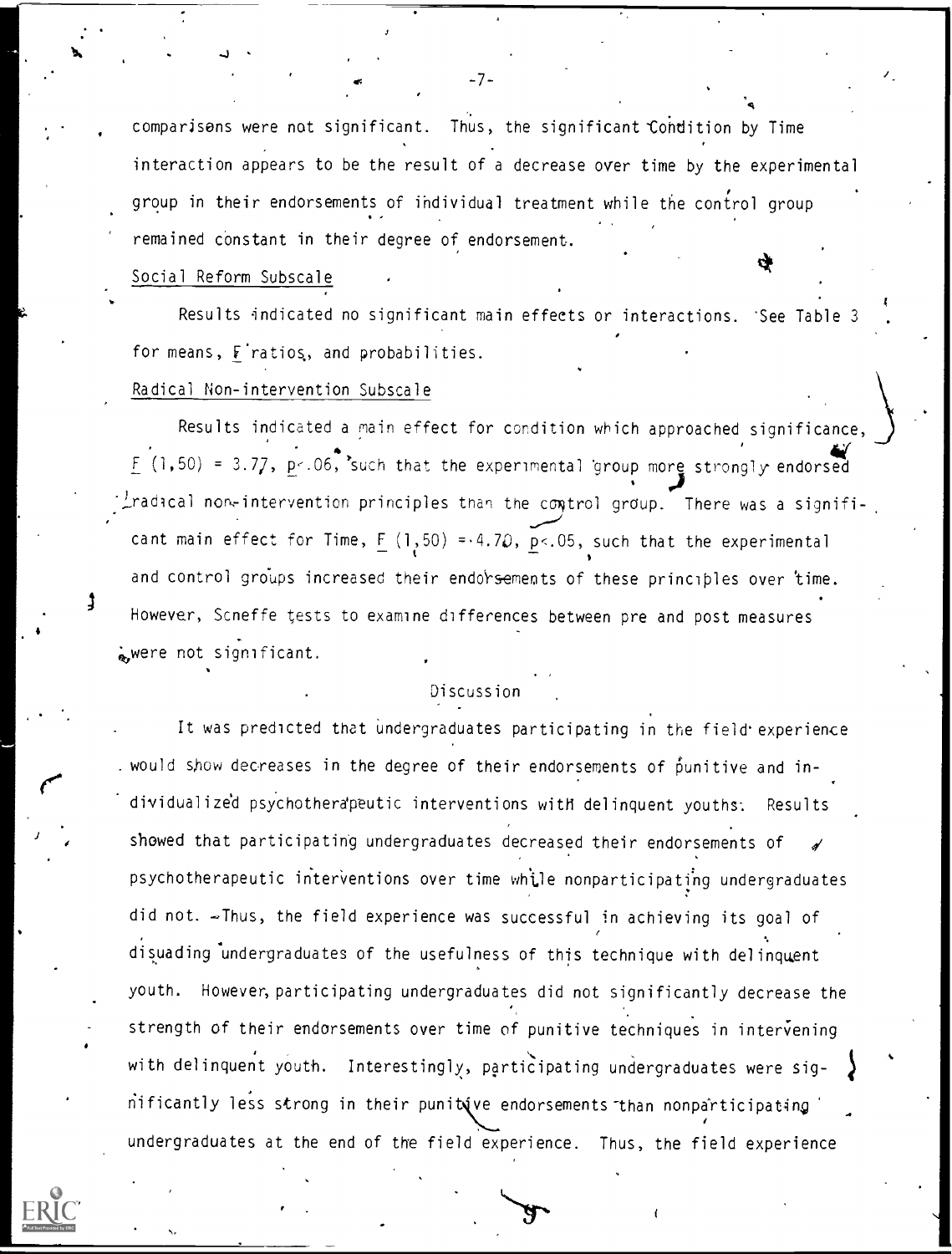may have prevented participants from becoming more punitive in their orientation toward delinquent youth, but did not disuade them of the potential usefulness of punishment in reducing delinquency. (Note that the cell means for participating students indicate a degree of agreement between the ratings of neutral and agree, rather than being in the range of disagreement, see Table 1).

-8-

It was also predicted that participating undergraduates. would increase the strength of their endorsements for social reform principles and the principle of radical nonintervention. Contrary to predictions, participating undergraduates did not significantly increase their endorsements of social reform principles. Nor were they significantly different from nonparticipating undergraduates in the degree of their endorsement. In fact, both participating and nonparticipating undergraduate endorsements remained unchanged over time at ratings indicating agreement (see Table 3). This lack of findings may be due to the generally high 16vel of agreement for social reform existing prior to the field experience (i.e., a ceiling effect). That is, among those applying for the field experience there was a generally positive attitude toward social reform principles. In  $\clubsuit$ ddition, the social reform subscale may not have peen sensitive to the concepts taught in training and the field experience. .Further examination of this social reform subscale showed that the majority of items addressed issues of the causes of delinquency, rather than the treatment of delinquency which was the emphasis during training and supertision of the field experience.

Results from the analysis of the radical nonintervention subscale showed a trend in the predicted direction. That is,' participating undergraduates endorsed these principles more than nonparticipating undergraduates., Since radical non-, intervention principles were stressed during training and field experience  $\cdot$  supervision, it appears that participants'attitudes re $\chi$  ected this emphasis.

In addition, the increase in endorsements of.non-iptervention 'principles over time seems to be strongest for the experimental group. Again, since, the

 $1$  f)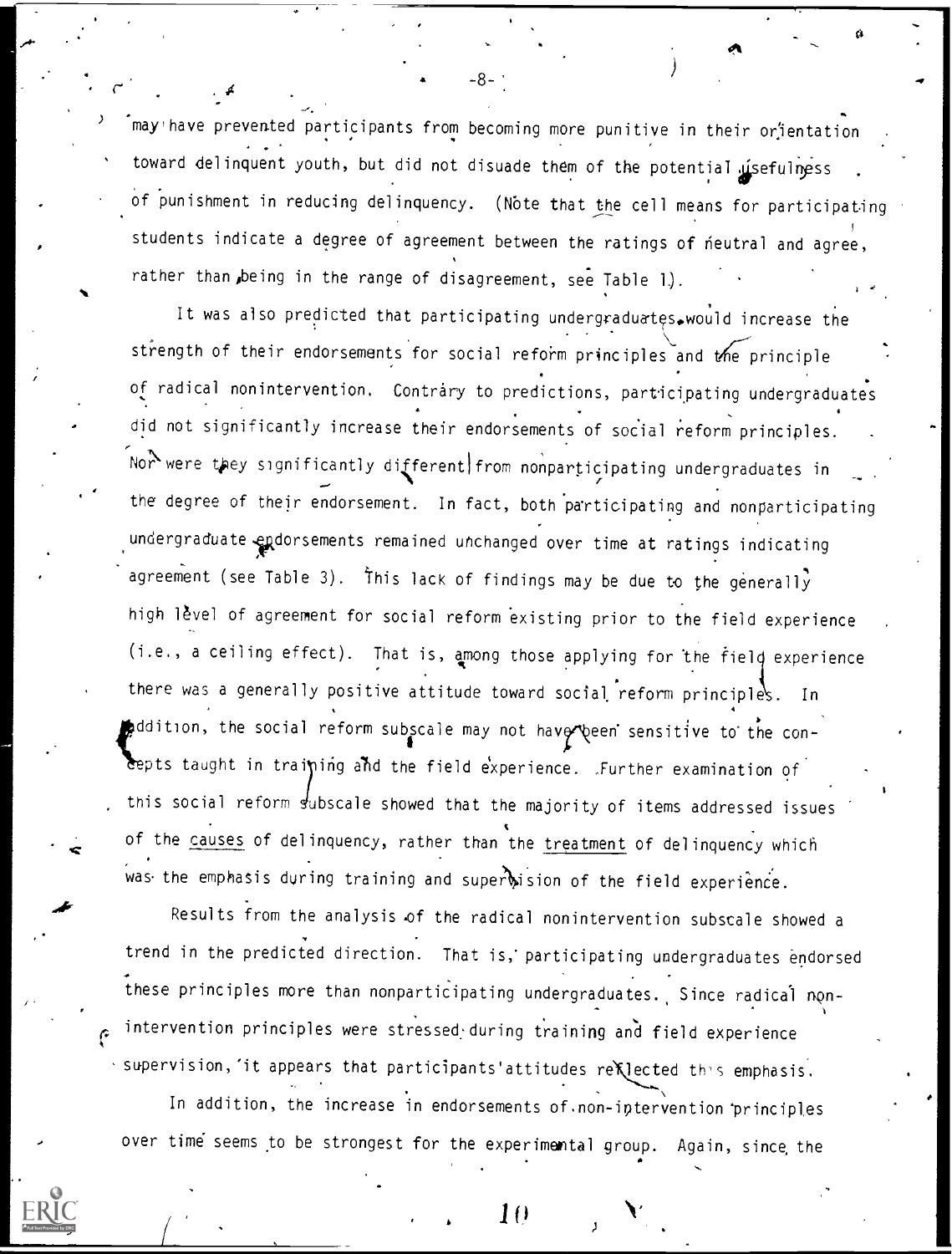scores of both groups were initially high, increases in endorsements may have been difficult to measure. However, the experimental group méans seem to reflect a greater degree of change over time (see Table 4).  $\Delta\mathbf{q}$  and  $\mathbf{q}$ 

 $-9-$ 

Two final points should be noted. First, the utilization of a self-selected control group presents difficulties in interpreting results. These difficulties are lessened somewhat by the fact that the self-selected control group did not differ significantly from the expe'rimental group on any of the numerous demographic and attitudinal variables measured prior to random selection and assignment (Mitchell, 1980). Second, it is unclear whether the training, the field experience, or both was resporsible for the participants attitudinal change. However, the Delinquency Orientation Scale was also administered to participants after training and midway through their field experience, offering the opportunity for future research to investigate attitude change at various points in time.

In conclusion, it is Clear that an extensive field experience can be an effective teaching strategy, producing desired"changes in "targeted" attitudes among participating students.

a a shekarar 1

4.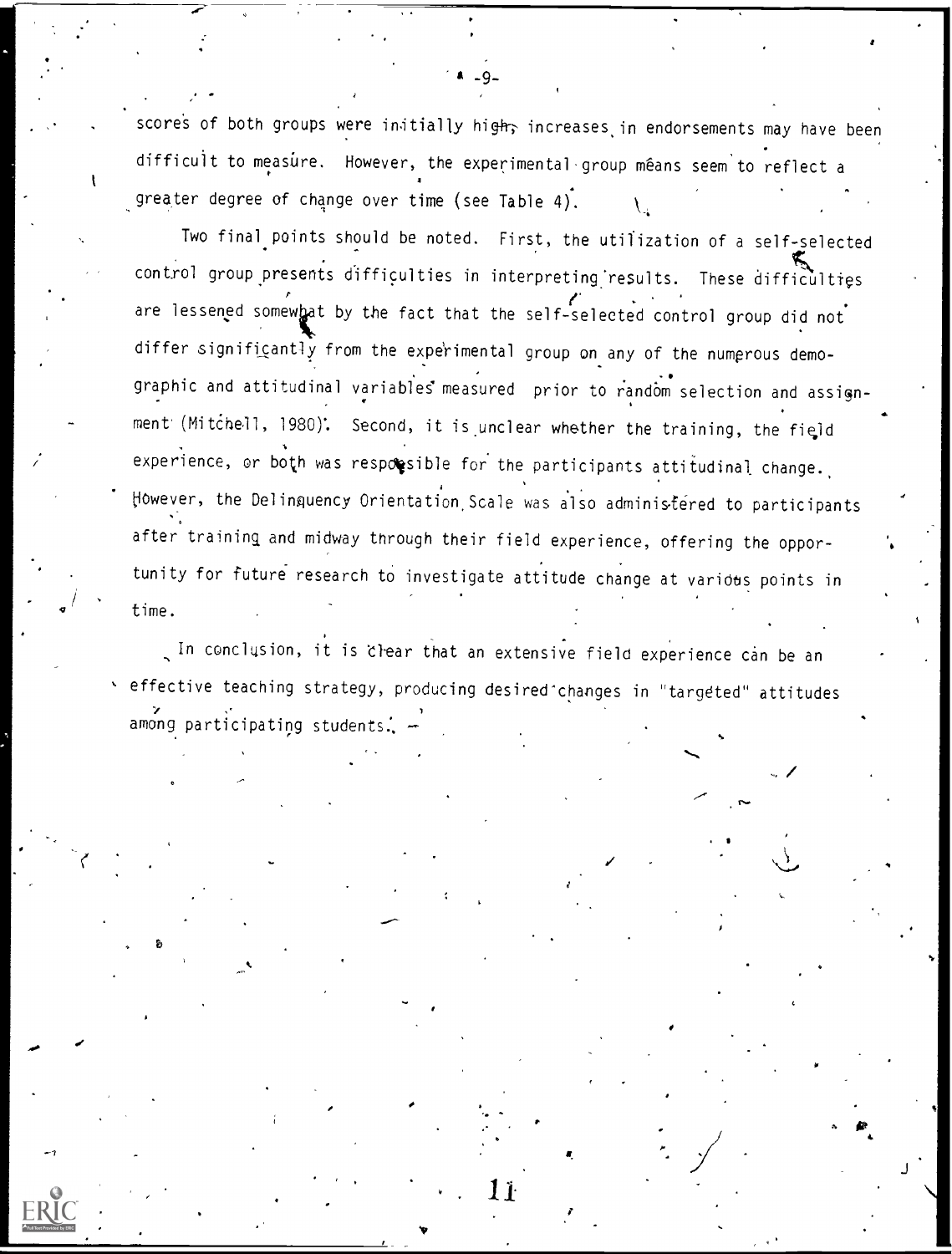### References

Baskin, S. Innovations in college teaching. In C.B.T. Lee (Ed.), Improving college teaching. Washington, D.C.: American Council on Education, 1967. 4 Davidson, W.S. The diversion of juvenile delinquents: An examination of the processes and relative efficacy of child advocacy and behavioral contracting: Unpublished doctoral dissertation, University of Illinois at Urbana-Champaign  $976.$ Durlak, J.A. Comparative effectiveness of paraprofessional and professional helpers. Psychological Bulletin, 1979, 86, 80-92. Klein, W.L. & Zax, M. The use of a hospital valunteer program in the teaching of abnormal psychology. Journal of Social Psychology, 1965, 65, 155-165. Kulik, J.A. Undergraduate ed&cation in psychology. Washington, D.C.: American Psychological Association, Inc., 1973. Levitt, L. Research on psychotherapy with children. In A. Bergin and S.L, Garfield (Eds.) Handbook of psychotherapy and behavior change.. New York:  $j$ iley & Sons, 1971. Maier, W.R.F. Innovations in education. American Psychologist, 1971, 26, 722-725. Mitchell, C.M. Nonprofessionals working with\_ delinquent youth; An experimental comparis $\Omega_{\rm b}$  of university, community college and c.mmunity nonprofessionals. Unpublis of doctoral dissertation, Michigan State University, 1980.  $\hspace{1cm}$ Mitchell, C., Kantrowitz, R., & Davidson, W.S. Differential attitude change in nonprofessional experience:. An experimental comparison. Paper presented at the 87th Annual Convention of the American Psychological Association, New York, 1979. Mitchell, C., Kantrowitz, R., Parisian, J., & Davidson, W.S. Varying formats of teaching undergraduate field courses: An experimental examination. Paper presented at the 87th, Annual. Convention of the American Psychological Association, New York, 1979. . Rappaport, J. Community psychology: Values, research and action. New York: Holt, Rinehart & Winston, 1977. Schur, E.M. Radical non-intervention. New Jersey: Prentice-Hall, Inc., 1973. Seidman, E.S., Rappaport, J., Davidson, W.S., & Linney, J. Changing human service systems: Interventions with children, adolescents, adults, and the elderly. 'New.York: Earlbaum, in press, Tharp, R.G. & Wet $\mathscr{L}$ , R.J. Behavior modification in the natural environment.



New York: Academic Press, 1969.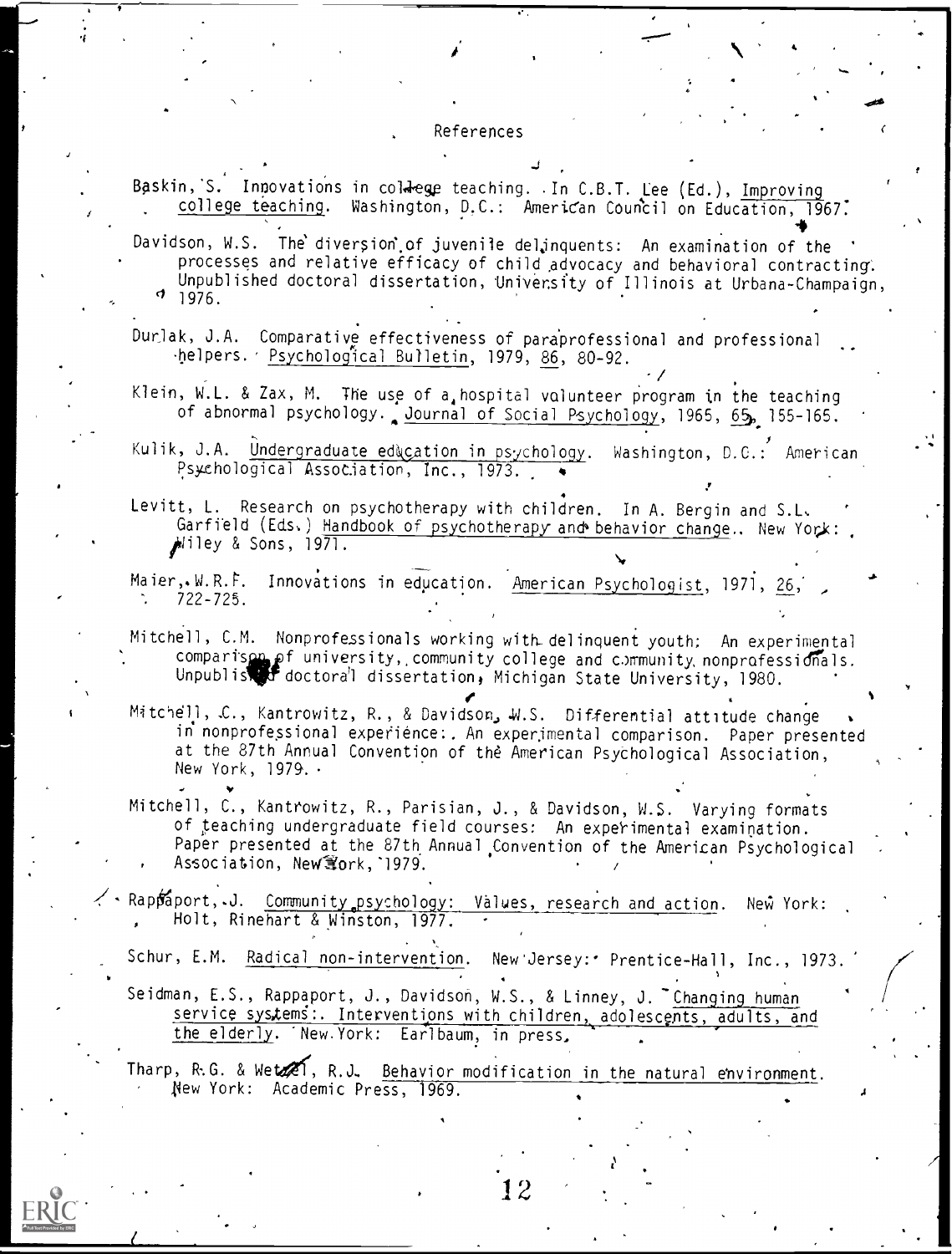



| Analysis of Variance |  |
|----------------------|--|
|                      |  |

| Source                            |                     |      | <b>MS</b>        | ٠                | Prob. |
|-----------------------------------|---------------------|------|------------------|------------------|-------|
| Condition $(E)$                   |                     |      | $\sim$ 1.28      | $-4.90$          | .03   |
| Subjects $(S)$                    |                     | 50 - | . 26             |                  |       |
| $\partial \hspace{-1.25cm} f$ ime |                     |      | .06 <sup>1</sup> | .66              | .47   |
| $C \times$                        | <b>CONSTRUCTION</b> |      | .05              | .46 <sub>1</sub> | .50   |
| S x i                             |                     | 50   |                  |                  |       |

 $\text{Contents}(\text{n=36})$ 

ين الأمريكي<br>منابعة الأمريكية

ERIC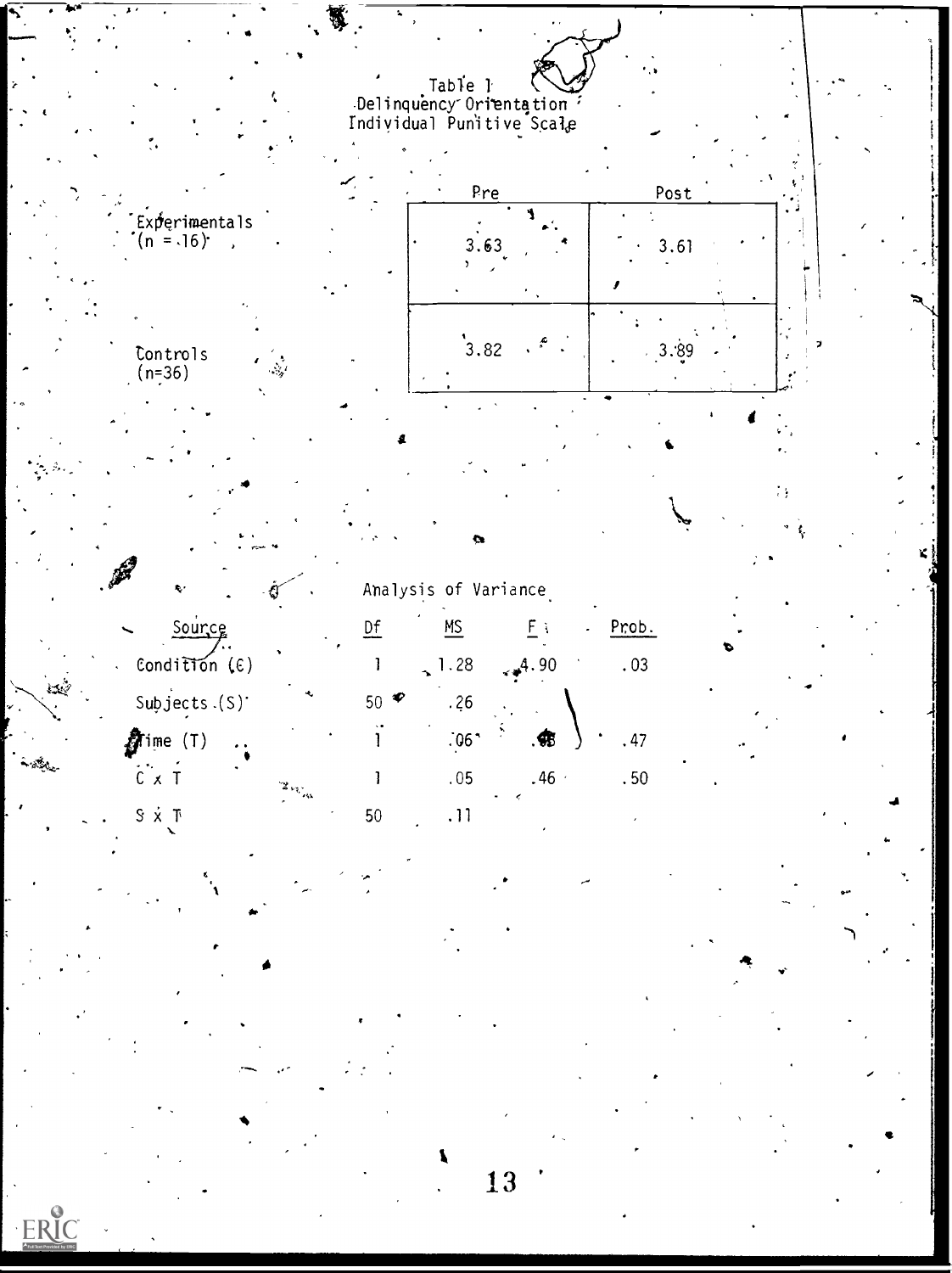Table 2<br>
- Delinquency Orientation<br>
Individual Treatment Scale

ŕ

 $\mathfrak{A}$ 



Analysis of Variance

| Source                                   |    |                     |                |        | Prob.<br>Q            |
|------------------------------------------|----|---------------------|----------------|--------|-----------------------|
| $\mathsf{Condition}^{\cdot}(\mathsf{C})$ |    | $\hat{\phantom{a}}$ | .20            | .79    | .38                   |
| $\mathsf{Subjects.}(\mathsf{S})$         | 50 |                     | $\frac{1}{25}$ |        |                       |
| Time $(1)$                               |    | $\bullet$           | $\cdot$ .14    | .22    | -27                   |
| $\sim$ $\blacksquare$<br>$C1 \times$     |    |                     | 1.97           | .16.66 | $\triangleleft$ .0005 |

50

 $S \times T$ 

**ERIC** 

 $.12$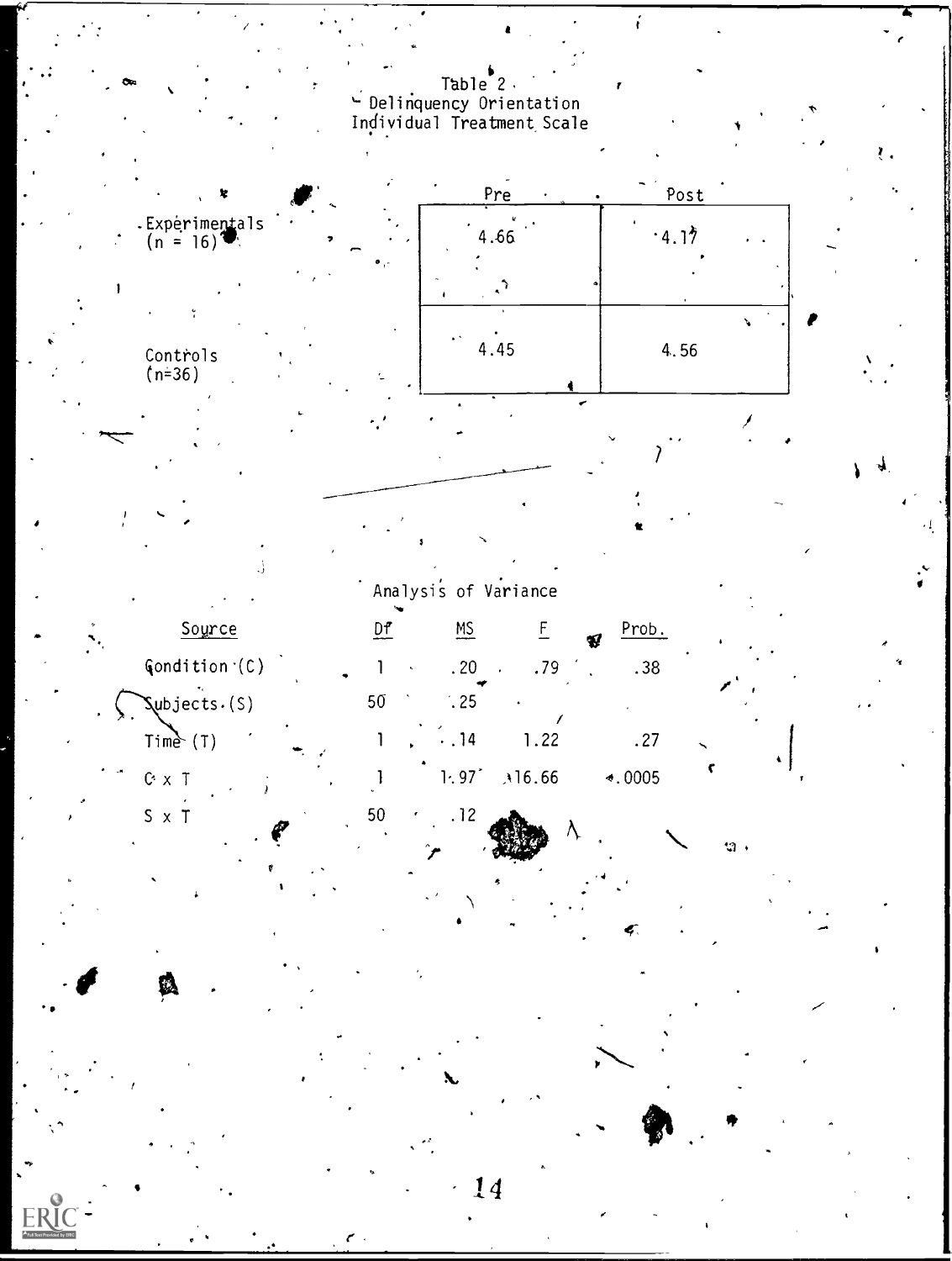Table 3<br>Delinquency Orientation<br>Social Reform Scale

 $\pmb{\mathcal{R}}$ 

you T

Ý

 $\mathcal{A}$ 

Ê,

ERIC



|                                |  |    | Analysis of Variance |      |       |  |  |
|--------------------------------|--|----|----------------------|------|-------|--|--|
| Sourcè<br>$\ddot{\phantom{0}}$ |  | Df | MS                   |      | Prob. |  |  |
| Condition $(C)$ .              |  |    | $\ast .04$           | .11  | .74   |  |  |
| Subjects (S)                   |  | 50 | .40                  |      |       |  |  |
| Time (T)<br>$\sim$ $\lambda$   |  |    | .03                  | .22. | . 64  |  |  |
| C x T .                        |  |    | .03                  | .27  | .60   |  |  |
| $S \times T$                   |  | 50 |                      |      |       |  |  |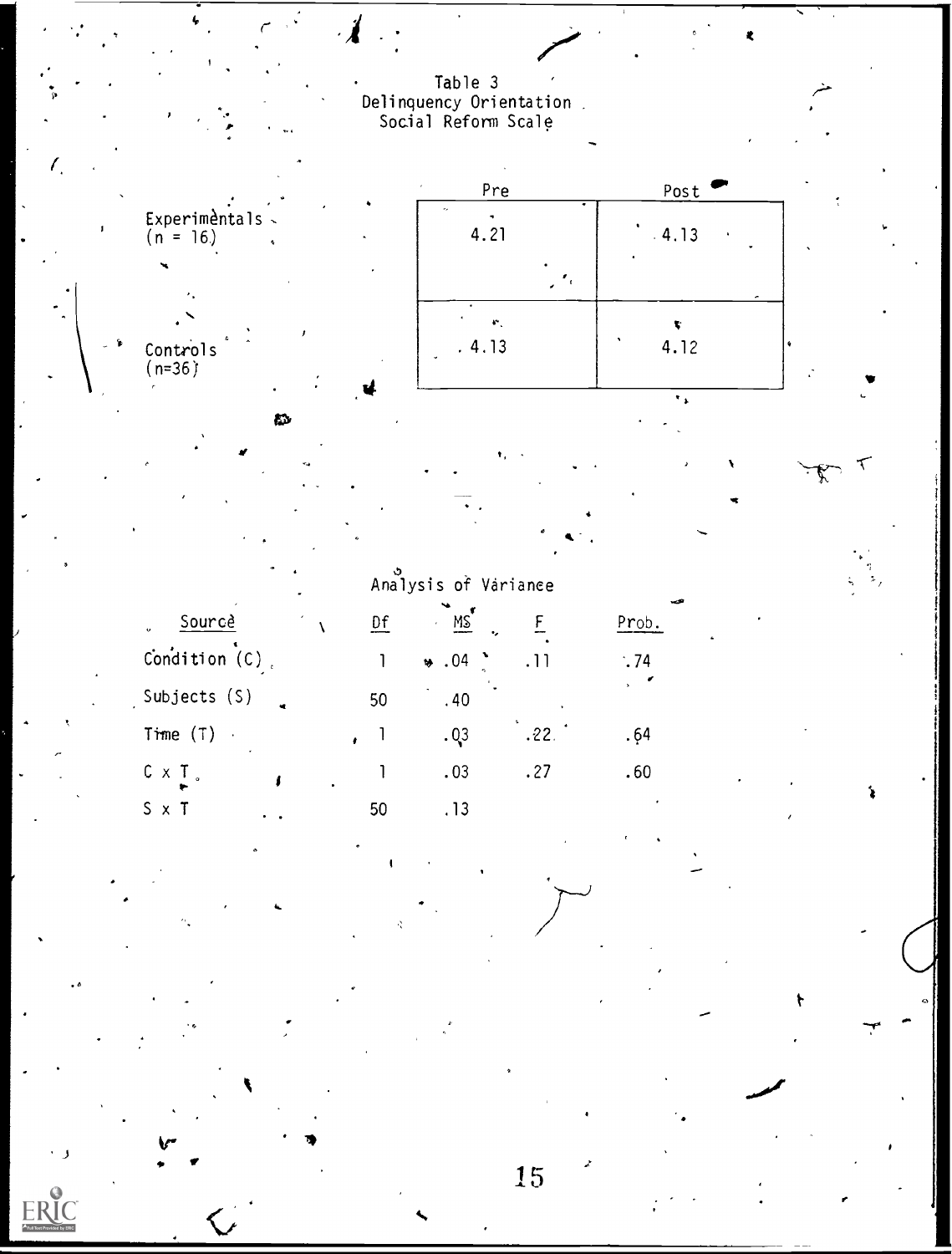Table 4<sup>2</sup><br>Delinquency Orientation<br>Radical Non-Intervention Scale

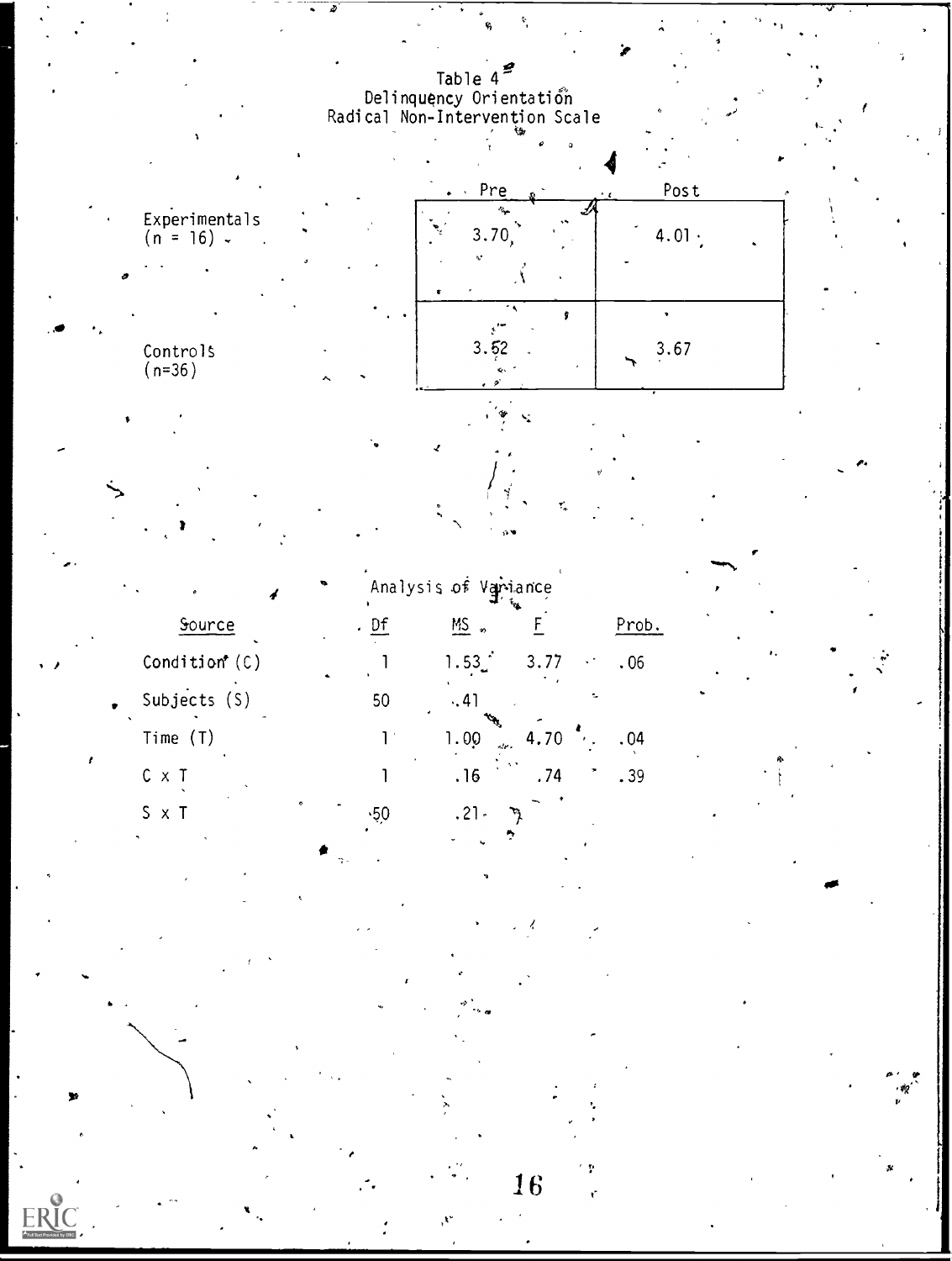N.B. This appendix does not represent the actual format of the final questionnaire. It has been reorganized to more easily reflect the structure of each of the four subscales as well as the structure of the items. The final questionnaire is available upon request.

17

 $\bullet$ 

A 1 or  $\mathcal{A}$  1 or  $\mathcal{A}$  1 or  $\mathcal{A}$  1 or  $\mathcal{A}$  1 or  $\mathcal{A}$  1 or  $\mathcal{A}$  1 or  $\mathcal{A}$  1 or  $\mathcal{A}$ 

# i

 $\overline{4}$ /

Delinquency Orientation Scale

 $\int_{0}^{1}$  $~\sim$  Appendix  $A$ 

 $\bullet$  . The set of  $\mathbb{R}^n$ 

 $\ddot{\phantom{1}}$ 

(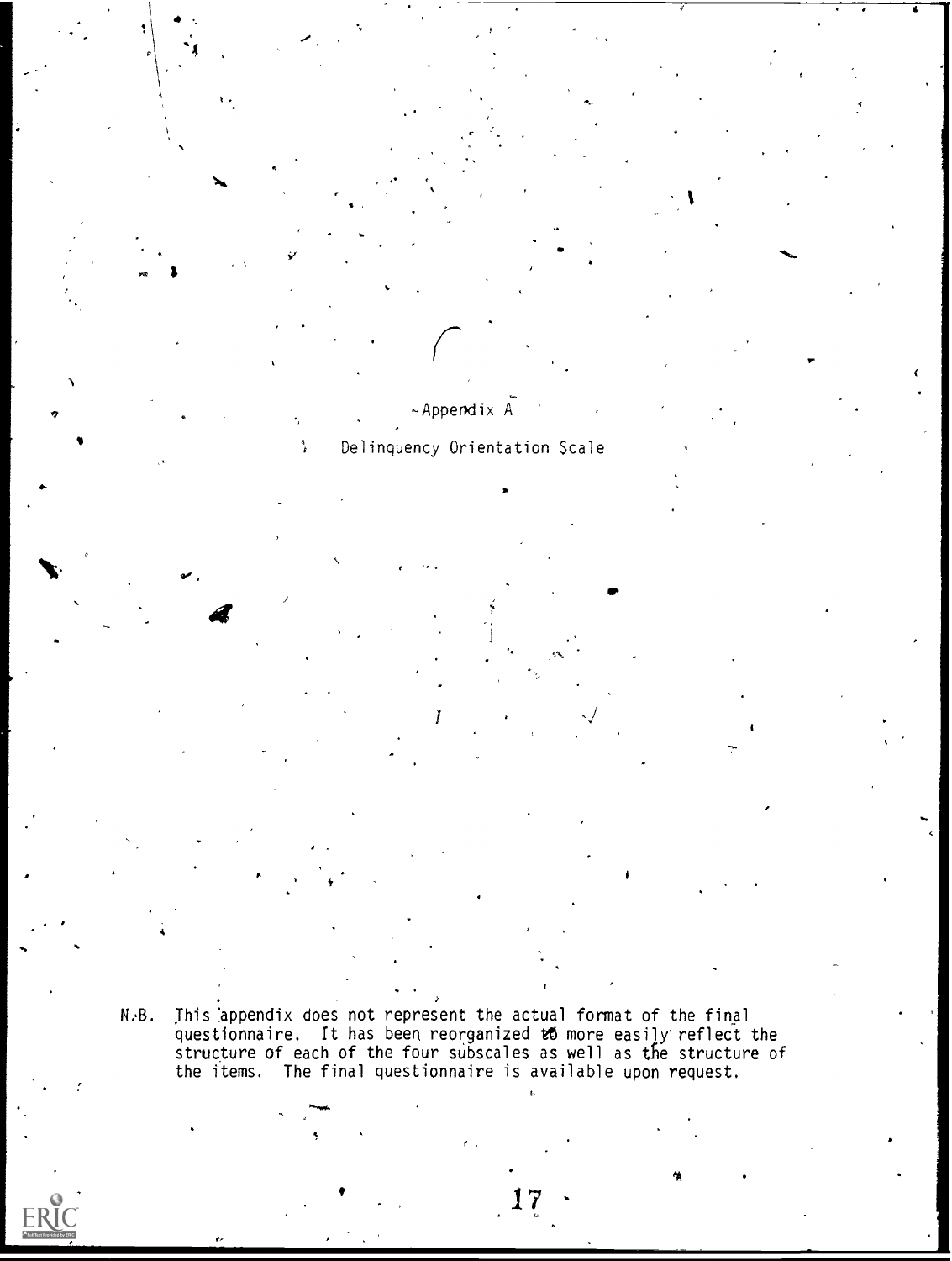### Instructions

The following statements present a wide range of opinions regarding the causes and treatment of juvenile delinquency, as well as the role of the juvenile justice system. Please.indicate the extent to which you agree or disagree with each by circling the appropriate,. number.  $\sqrt{2}$ 

### Sample Item

1. Juveniles would be better off if they were not officially handled by any agency . . .

|                      |                                      |         |       | - ~               |  |
|----------------------|--------------------------------------|---------|-------|-------------------|--|
| strongly<br>disagree | $\overline{\phantom{a}}$<br>disagree | neutral | agree | strongly<br>agree |  |

# Individual Punitive Scale Items

- 1. Delinquents should be prosecuted fully.
- 2. We have every right to force our youth to  $f_0$ llow laws set down for them by legislation.
- $\cdot$  3. Giving adults within the community more control and power will have a direct effect on delinquency-rates.
	- 4. The juvenile court is generally too lenient with delinquents.
	- 5. One must be strict when dealing with a delinquent.
		- By separating the delinquent youth from the rest of the,community refprm will be made easier.
	- 7. Immediate punishment will reduce delinquent behavior.
- 8. If police arrested more youth, there would be less delinquency.
- 9. Police should release fewer of the kids they arrest.
- 10. Programs utilizing the "soft" approach will not remove delinquency.
- 11. To prevent delinquency it is necessary to make it known that the offender will receive complete punishment for their act.

18

12. Courts must see to it that delinguents are adequately punished.

# Individual Treutment Scale Items

1. Increasing individual therapy will lessen delinquency.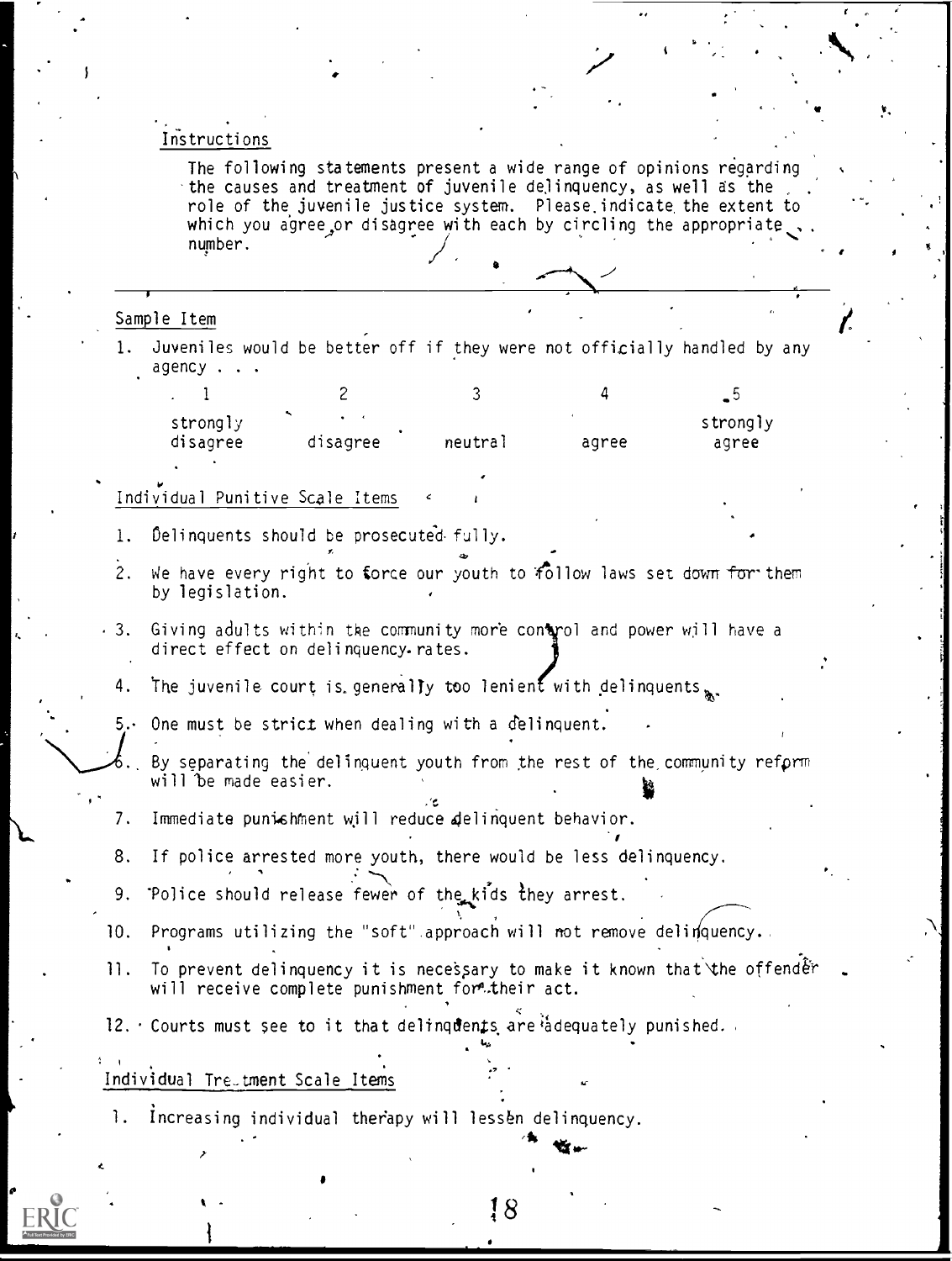2. A basic disturbance in the process of socialization of the individual causes deJinquency.

-2-

- Individual service should be provided for those youth identified as predelinquent.
- It is possible to spot "predelinquents" before they get into serious trouble.
- 5. Providing more counselors will aid greatly in decreasing delinquency problems.
- 6. The best way ,to prevent delinquency is to identify predelinquents early.
- 7. Prevention of delinquency should be bas'ed on psychological principles.
- 8. The most beneficial approach to the delinquency problem is to improve the quality of counseling.

 $\overline{3}$ : Schools are the best agents to identify potential delinquents.

10. Special counseling programs snould be provided for the youth who engage in delinquent activities.

# Social Reform Scale Items

 $\cdots$  .

- 1. The societal factor of racism is the most critical variable underlying delinquency.
- 2. Lessening discriminations and inequality will lessen delinquency.
- 3. Redistributing the wealth in our society so that all individuals receive equal wages will reduce delinquency.
- 4. The best way to prevent delinquency is to bring about changes in the economic structure of society.
- 5. Delinquency causing factors are not under the control of the youth.
- $6.$  In dealing with delinquency one should aim at changing groups and neighborhoods not individual youngsters.
- Ve 7. Factors giving rise to delinquent behavior are found in external social and economic Conditions rather than within the personalities of certain 'individuals.
- 8. An investigation into the cause of delinquent behavior should involve a look at societal rather than psychological factors.
- 9. Poverty casues delinquency.
- $10.$  The most important causes of delinquency are to be found outside of the individual.

19

I